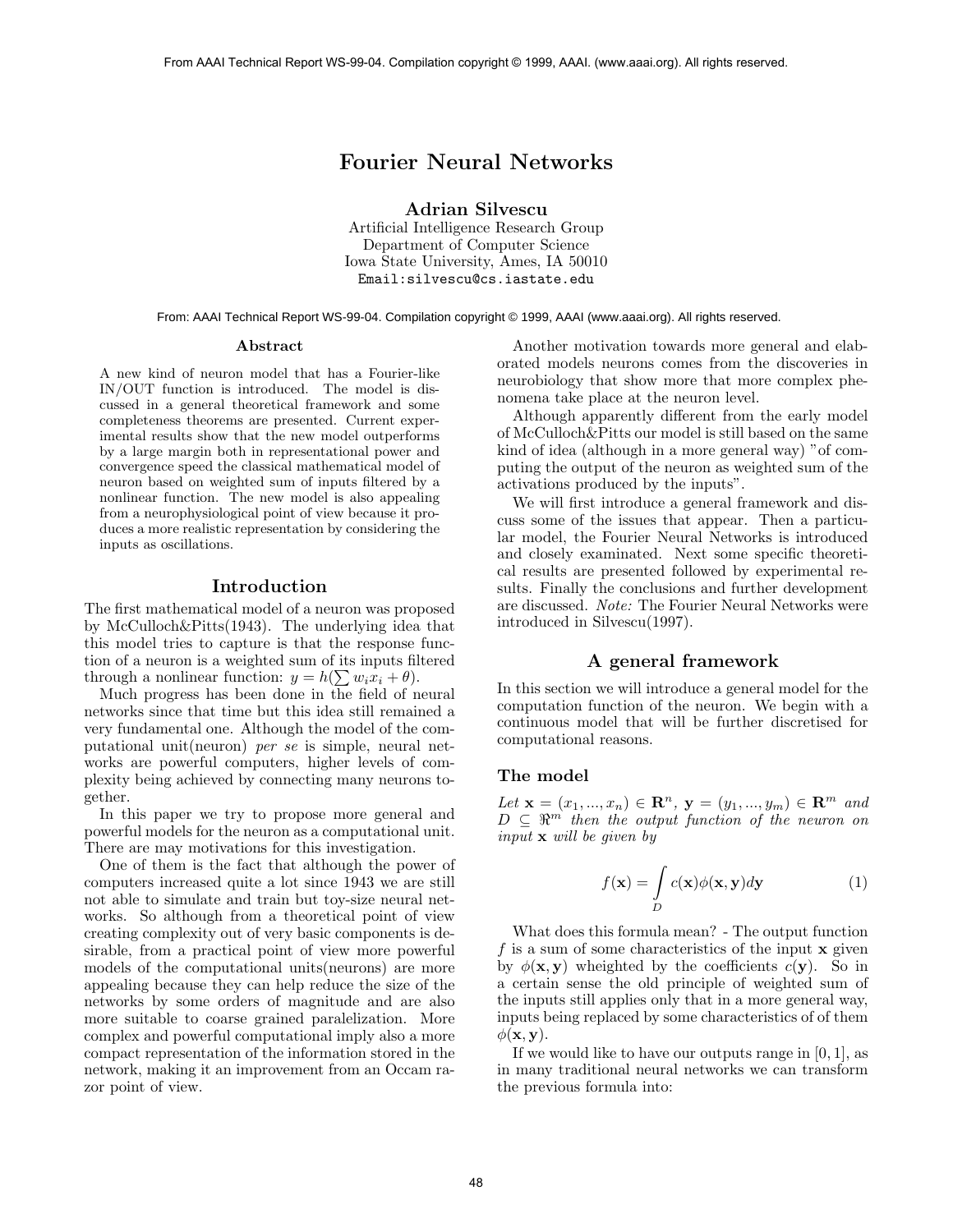$$
f(\mathbf{x}) = h \left( \int_{\mathbf{D}} c(\mathbf{x}) \phi(\mathbf{x}, \mathbf{y}) d\mathbf{y} \right) \tag{2}
$$

Where h is a nonlinear function such as the sigmoid:

$$
h(x) = \frac{1}{1 + e^{-tx}}
$$

Without loss of generality but for the sake of simplicity we will concentrate our discussion on the equation (1), the results being easily extendable also for the equation (2).

Equation (1) is a particular case of what it is called in functional analysis an integral operator. An integral operator  $U$  following Kantorovitch(1992) is defined as follows:

Definition Let S, T two spaces with measures an let X and Y two functions spaces on S and T respectively. Then an operator  $U : X \to Y$  is called an integral operator if there exists a measurable function  $K(s,t)$  such that, for every  $x \in \mathbf{X}$ , the image  $y = U(x)$  is the function:

$$
y(s) = \int\limits_T K(s,t)x(t)dt
$$

The function  $K(s,t)$  is called the kernel of U.

Depending on the particular choice of the kernel  $K$  we can get different function subspaces of  $\bf{Y}$  as an image of U,  $U(\mathbf{X})$ . Since our goal is get powerful computational units the we will seek kernels that produce "extensive" images  $U(\mathbf{X})$  of operator U.

#### Some solution for equation (1)

Mathematical Analysis provides a few solutions for the equation (1) that we will examine next:

#### Fourier integral formula :

For every  $f \in L_2(\mathbf{R})$  we have:

$$
f(t) = \int_{\mathbf{R}} c(\omega) e^{i\omega t} d\omega
$$

Where

$$
c(\omega) = \frac{1}{2\pi} \int_{\mathbf{R}} f(\tau) e^{-i\omega \tau} d\tau
$$

And  $\sqrt{2\pi}c(\omega)$  is the Fourier transform of the function f on  $\omega$ . This formula has been extracted from Walker(1988).

## The windowed Fourier integral formula :

For every  $f \in L_2(\mathbf{R})$  we have:

$$
f(t) = \int_{\mathbf{R}} \int_{\mathbf{R}} c(\omega, \theta) g(t - \theta) e^{i\omega t} d\omega d\theta
$$

Where

$$
c(\omega, \theta) = \frac{1}{2\pi} \int_{\mathbf{R}} f(\tau) g(\tau - \theta) e^{-i\omega \tau} d\tau
$$

And  $\sqrt{2\pi}c(\omega,\theta)$  is the Fourier transform of the function f, with the window g centered in  $\theta$ , on  $\omega$ . This formula has been extracted from Gasquet(1990). An example of window function is given in the figure 1.



Figure 1: Example of window function

The wavelets integral formula : For every  $f \in L_2(\mathbf{R})$  we have:

$$
f(t) = \int_{\mathbf{R}} \int_{\mathbf{R}} c(a, b) \psi(a, b, t) da db
$$

Where

$$
c(a,b) = \frac{1}{a^2} C_{\psi}^{-1} \int_{\mathbf{R}} f(\tau) \psi(a,b,\tau) d\tau
$$

$$
\psi(a,b,t) = |a|^{-1/2} \psi\left(\frac{t-b}{a}\right)
$$

$$
C_{\psi} = 2\pi \int_{\mathbf{R}} |\xi|^{-1} |\hat{\psi}(\xi)|^2 d\xi
$$

And  $\hat{\psi}(\xi)$  is the Fourier transform of the function  $\psi$  on ξ. with  $\psi$  satisfying  $C_{\psi} < \infty$ .

 $a^2C_\psi c(a,b)$  is called the Wavelet transform of the function f on  $\psi(a, b)$  centered in b and having the scale a.

An example of the  $\psi$  function is the second derivative of the gaussian (also called mexican hat):

$$
\psi(t) = \frac{2}{\sqrt{3}}(1 - x^2)e^{x^2/2}.
$$

This formula has been extracted from Daubechies(1992).

## The multidimensional extension

Although the previous formulae are for functions defined on one-dimensional spaces, they can be naturally extended for many dimensions. We will only give the multidimensional extension for the Fourier integral formula that is of particular interest for us.

$$
f(x_1,...x_n) = \int_{\mathbf{R}^n} c(\omega_1,...,\omega_n) e^{i(\omega_1 x_1 + ... \omega_n x_n)} d\omega_1 ... d\omega_n
$$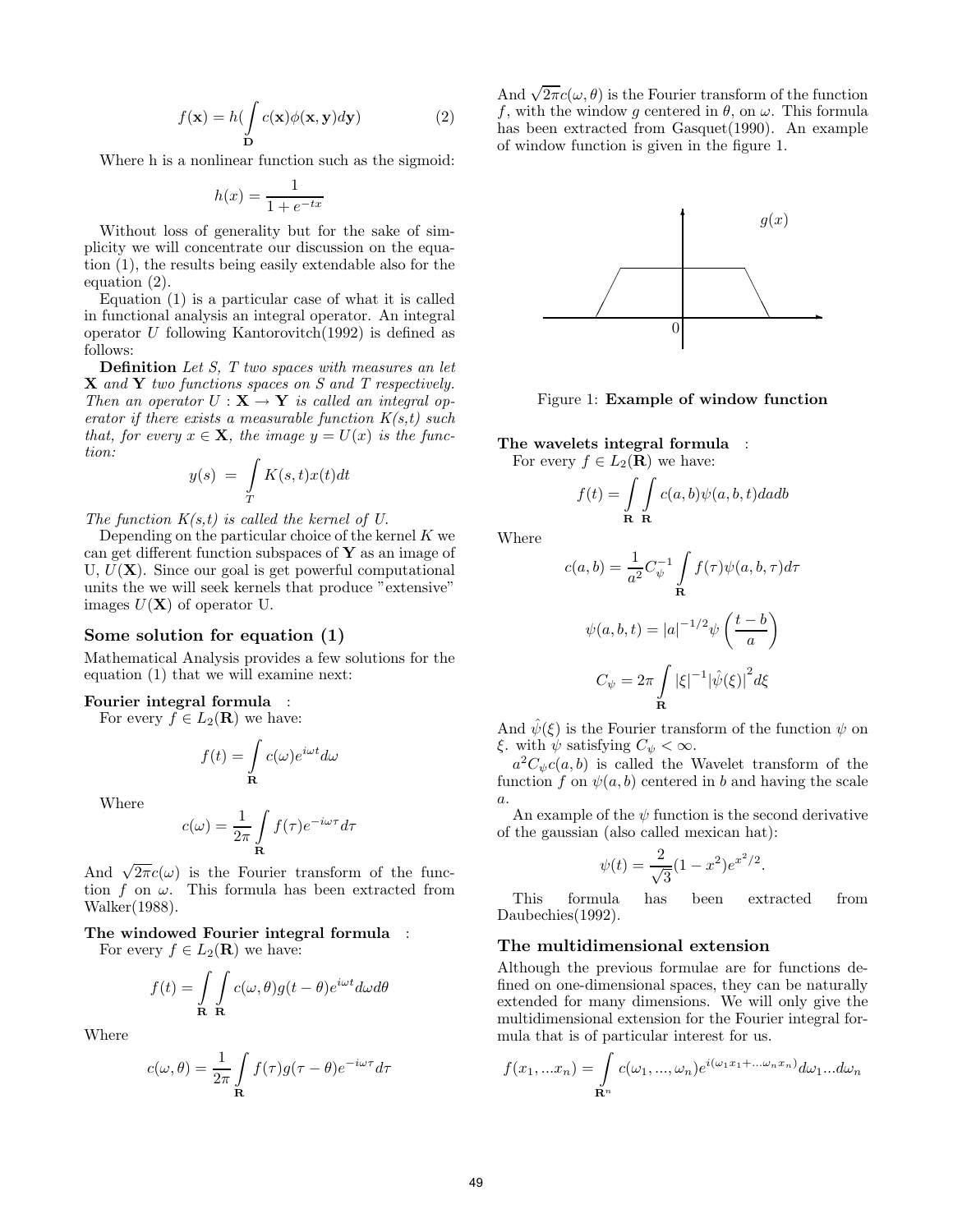Where

$$
c(\omega_1, ..., \omega_n) = \frac{1}{(2\pi)^n} \int_{\mathbf{R}^n} f(t_1, ... t_n) e^{-i(t_1 x_1 + ... t_n x_n)} dt_1 ... dt_n
$$

### What can we do on a computer?

We can discretize equation (1) by approximating the integral using the rectangular or trapezoidal rule or Riemann sums in the following way:

$$
f^{d}(\mathbf{x}) = \sum_{y_1...y_n} c'(y_1,..., y_n) \phi(y_1,..., y_n, \mathbf{x})
$$
 (3)

Where

$$
c'(y_1, ..., y_n) = \delta(y_1, ..., y_n)c(y_1, ..., y_n)
$$
 (4)

Where  $\delta(y_1, ..., y_n)$  is the measure of the interval centered in  $(y_1, ..., y_n)$ . Note:  $c'(y_1, ..., y_n)$  represents the factor that is not dependent on x in the Riemann sums.

Observation: Because of the way integral was defined it follows that for every function  $f$  that can be written of the form given by equation (1) there exists a sequence of functions  $(f_n^d)_{n \in \mathbb{N}}$  that converges pointwise to f.

## Recapitulation

In this section we introduced a new model for the neuron as a computational unit given by the equation (1). Then we discretized the equation (1) and we obtained a discrete model given by equation (3) that can approximate arbitrarily well our continuous model (pointwise convergence). This model is a very general one and can be used for every solution of equation (1).

In the next section, we will focus on a particular model (the Fourier integral formula) for which we will obtain further properties in the following sections.

## Fourier Neural Networks

### The neuron model

In the case of the Fourier integral formula the discretized model will be given by the following equation:

$$
f^{d}(\mathbf{x}) = \sum_{y_1...y_n} c'(y_1,...,y_n) e^{i(y_1x_1+...+y_nx_n)} \qquad (5)
$$

We will modify this formula in two ways in order to make it more suitable for computer implementation. First we will use the cosinus representation for  $e^{i(y_1x_1+\ldots+y_nx_n)}$ , and we will also filter the output through the sigmoid function in order to obtain outputs in the interval [0, 1]. (Note: This last step is optional)

So the final form of the output function for our neuron is:

$$
f(x_1,...x_n) = sigmoid(\sum_i c_i \prod_{j=1}^n cos(\omega_{ij}x_j + \varphi_{ij}))
$$

## Neurophysiological justification

From a neurophysiological point of view, the Fourier neural networks are closer to reality because they model the signals exchanged between neurons as oscillations making our model to agree better with discoveries made in neurobiology. The same remark can be also made about wavelets and windowed Fourier integral formula which model the signals as spikes of oscillation. Our neuron model implements also a type of neural architecture discovered in the brain called ΣΠ units.

## Comparison with the Discrete Fourier Transform(TFD)

For every function f we can associate a Fourier series and for functions satisfying certain properties we can write

$$
f(x_1, ..., x_n) = \sum_{m_1, ..., m_n} c(m_1...m_n) e^{i(m_1x_1 + ... + m_nx_n)}
$$

Where  $m_1, ..., m_n \in \mathbb{N}$  and

$$
c(m_1,...,m_n)=\frac{1}{(2\pi)^n}\int\limits_{\mathbf{R}^n}f(\mathbf{y})e^{-i\textstyle <\mathbf{m},\mathbf{y}\textstyle >}d\mathbf{y}
$$

Where  $\mathbf{m} = (m_1, ..., m_n)$  and  $\mathbf{y} = (y_1, ..., y_n)$ .

The main difference between computing the Discrete Fourier Transform(DFT) and adapting the neuron using the gradient descent method is statistical versus exact information. Let us consider for example a function that is composed out of two oscillations of phase 0 and frequencies  $2\pi$ 9/20 and  $2\pi$ 11/20 and let us make a Discrete Fourier Transform using  $2\pi/10$  as the main frequency. Then the plot of the Fourier coefficients against the frequency multiplicator  $n$  will be a function that has all the coefficients nonzero. The adaptive method should find the two frequencies and set the coefficients to the corresponding amplitudes. In this way adaptive method offers an exact frequency information versus a statistical information given by the DFT.

### Theoretical results

In this section we will enunciate two theorem from Walker(1988) concerning the convergence Multidimensional Fourier Series and we will comment on the implications of these theorems regarding the power of representation of our model of neuron.

Theorem. (MSE convergence) The complex exponential system  $\{e^{i \langle \mathbf{m}, \mathbf{x} \rangle}\}\$  (where  $\mathbf{m} = (m_1, ..., m_n)$ ) and  $\mathbf{x} = (x_1, ..., x_n)$  is complete in the space of ndimensional continuos functions on  $[-\pi, \pi]^n$ . That is for every continuous function f on  $[-\pi, \pi]^n$  we have

$$
\lim_{m_1,\dots,m_n\to\infty}\int\limits_{[-\pi,\pi]^n}|f(\mathbf{x})-S_{\mathbf{m}}(\mathbf{x})|^2d\mathbf{x}=0
$$

Where  $S_{\mathbf{m}}$  is the partial Fourier series corresponding to the limits m.